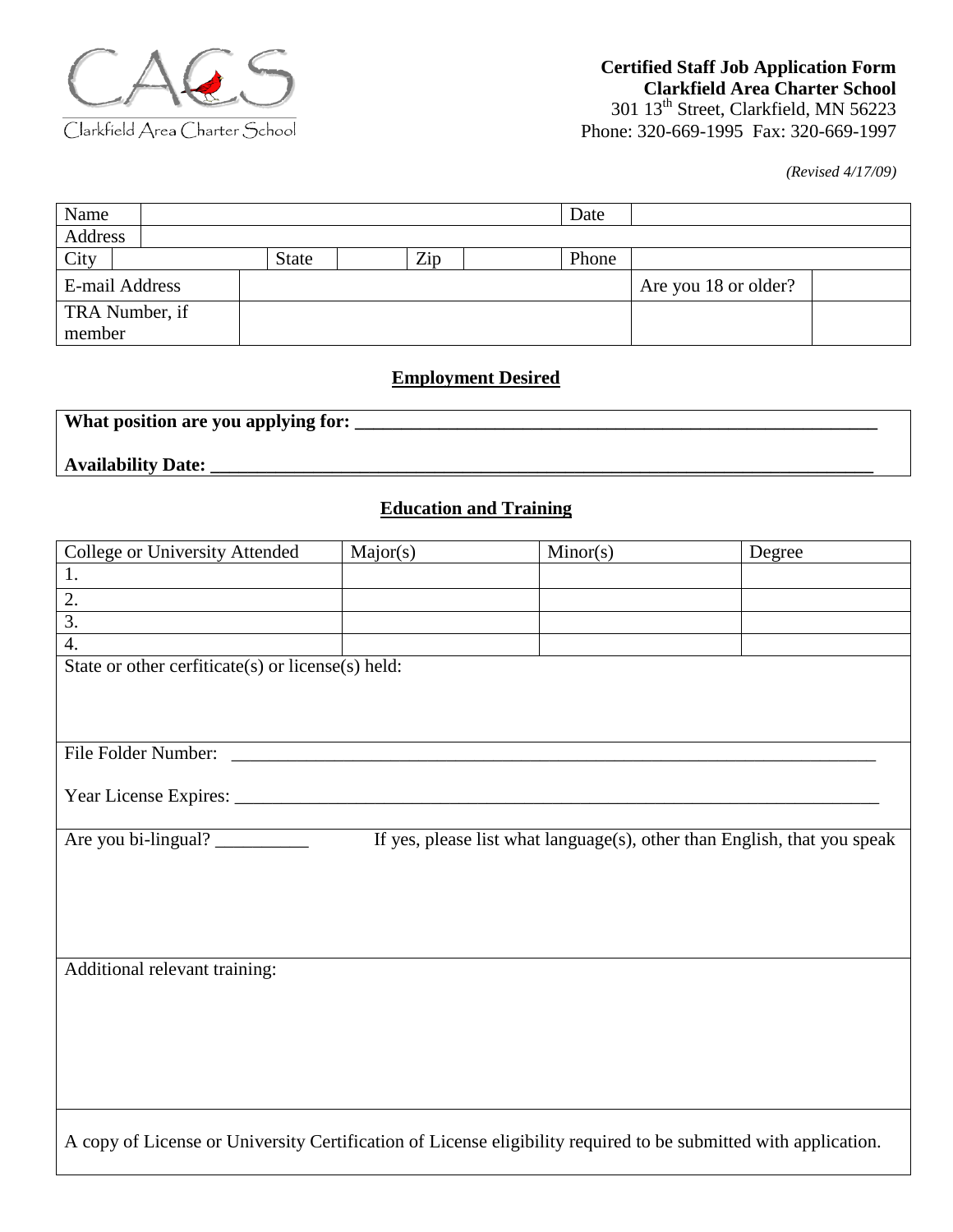## **Employment History**

Please provide relevant work experience with sufficient detail beginning with your present position.

Are you presently employed? \_\_\_\_\_\_\_\_\_\_\_\_\_\_\_\_\_\_\_\_\_\_\_\_\_\_\_\_\_\_\_\_\_\_\_\_\_\_\_\_\_\_\_\_\_\_\_\_\_\_\_\_\_\_\_\_\_\_\_\_\_\_\_\_\_

May inquiry be made of your present employer? \_\_\_\_\_\_\_\_\_\_ Yes \_\_\_\_\_\_\_\_\_\_ No

| 1. | Name and Address of                 |
|----|-------------------------------------|
|    | Employment:<br>Dates of Employment: |
|    |                                     |
|    | Title of you position:              |
|    | Description of position:            |
|    | Reason for leaving:                 |
|    | <b>Starting Salary:</b>             |
|    | Ending Salary:                      |
|    | Supervisor:                         |
| 2. | Name and Address of                 |
|    | Employment:                         |
|    | Dates of Employment:                |
|    | Title of you position:              |
|    | Description of position:            |
|    | Reason for leaving:                 |
|    | <b>Starting Salary:</b>             |
|    | <b>Ending Salary:</b>               |
|    | Supervisor:                         |
| 3. | Name and Address of<br>Employment:  |
|    | Dates of Employment:                |
|    | Title of you position:              |
|    | Description of position:            |
|    | Reason for leaving:                 |
|    | <b>Starting Salary:</b>             |
|    | <b>Ending Salary:</b>               |
|    | Supervisor:                         |
| 4. | Name and Address of<br>Employment:  |
|    | Dates of Employment:                |
|    | Title of you position:              |
|    | Description of position:            |
|    | Reason for leaving:                 |
|    | <b>Starting Salary:</b>             |
|    | <b>Ending Salary:</b>               |
|    | Supervisor:                         |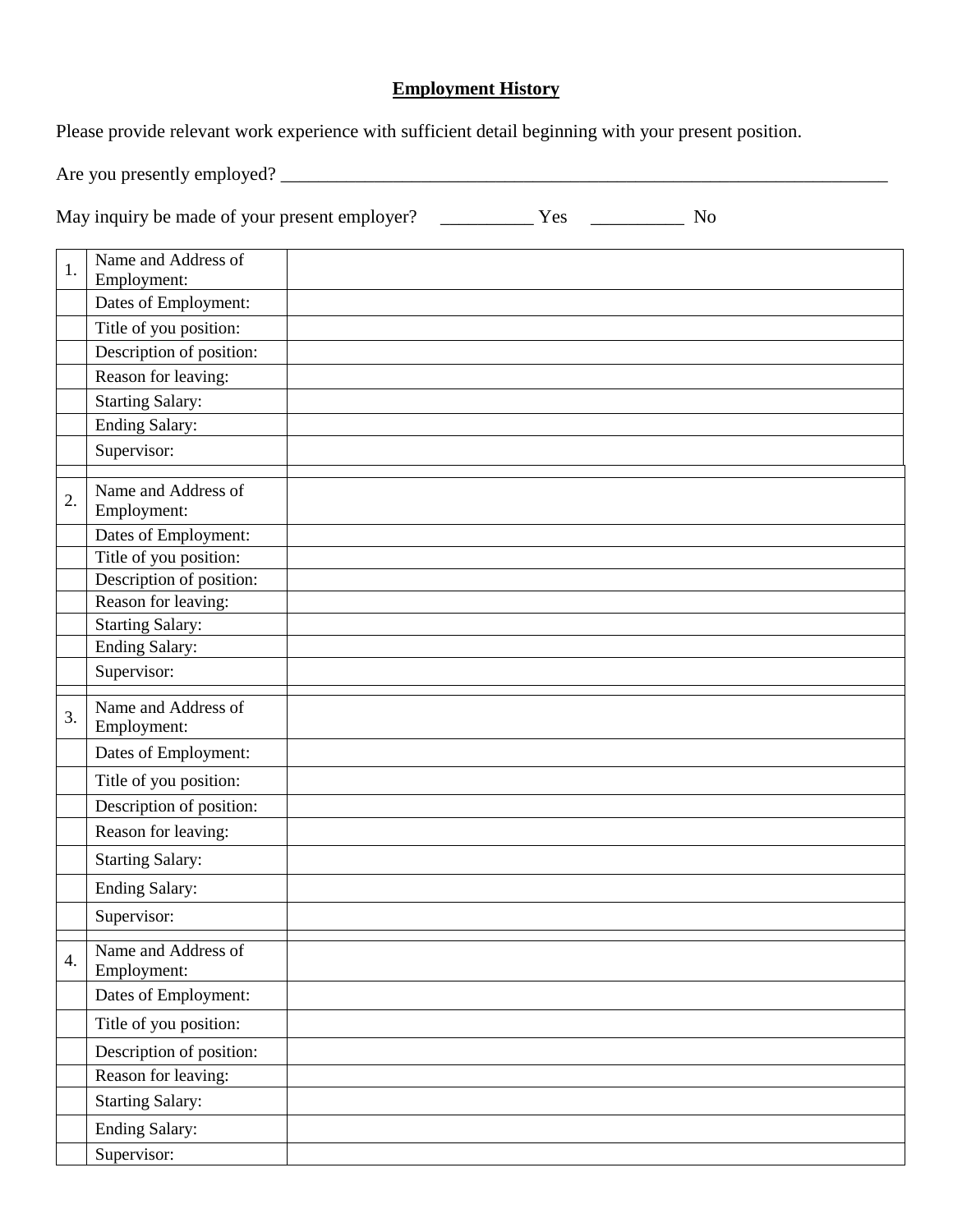### **References**

| Name                        | 1. | Ź. | 3. |
|-----------------------------|----|----|----|
| Address<br>City, State, Zip |    |    |    |
| Phone                       |    |    |    |
| E-mail Address              |    |    |    |
| <b>Years Acquainted</b>     |    |    |    |

### **Professional Accomplishments**

| Honors, prizes, fellowships, and<br>professional societies:                                                                                               |  |
|-----------------------------------------------------------------------------------------------------------------------------------------------------------|--|
| Articles published and formal<br>presentations delivered:                                                                                                 |  |
| Describe briefly your most<br>significant experiences in staff<br>development and curriculum<br>planning as well as hobbies that<br>impact your teaching: |  |

### **Extra-Curricular Experiences**

| List relevant extra-curricular activities you have been |  |
|---------------------------------------------------------|--|
| involved in and would potentially like to be involved   |  |
| in at CACS.                                             |  |
|                                                         |  |
|                                                         |  |
|                                                         |  |
|                                                         |  |

#### **Personal Statement**

In the space provided describe how you will encourage excellence, respect, teamwork, and caring at CACS and how your education and work experience have helped prepare you to make this contribution. Elaborate on any special qualifications you have for this position. (if additional space is needed please attach a single page to this application).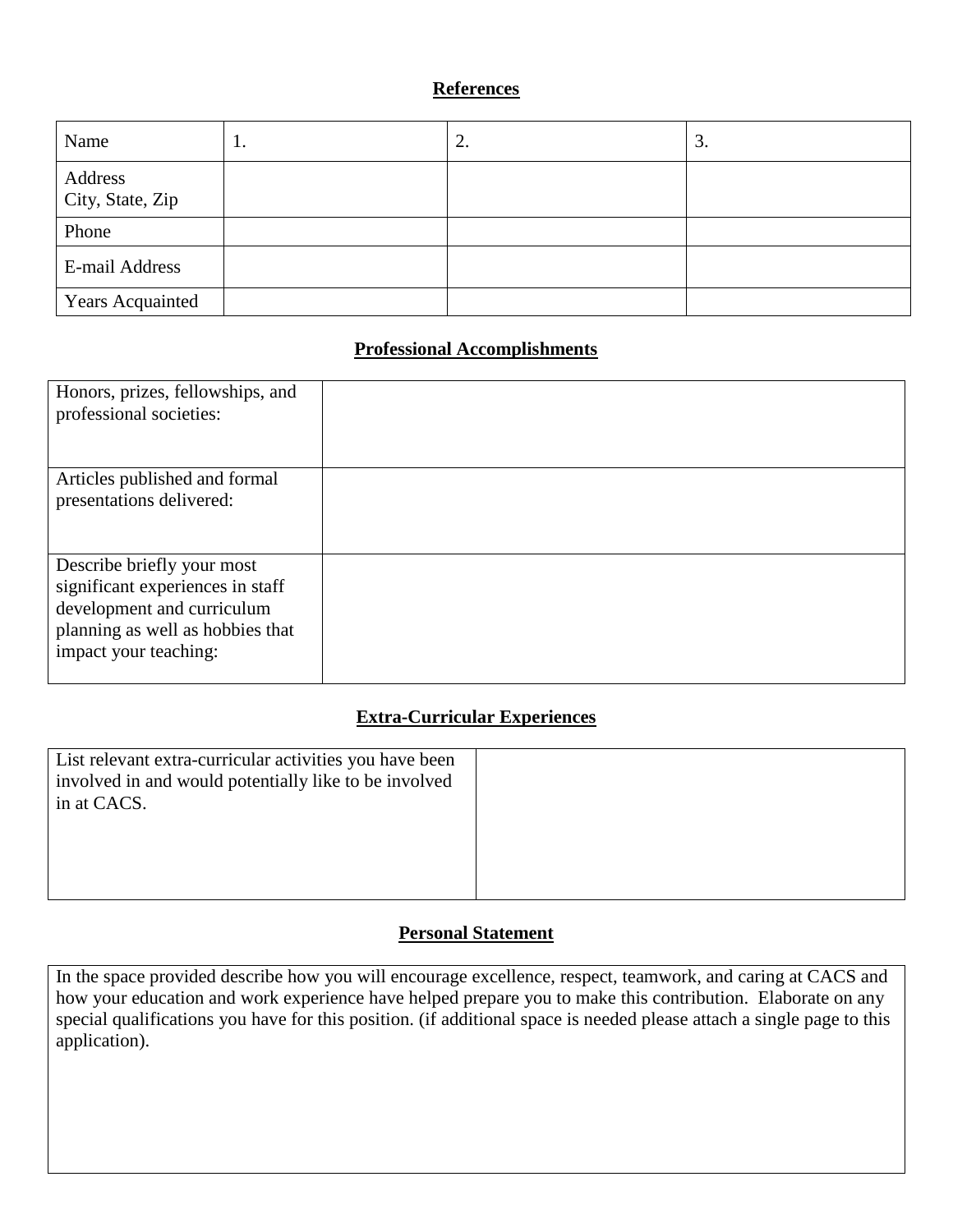*Personal Statement continued:*